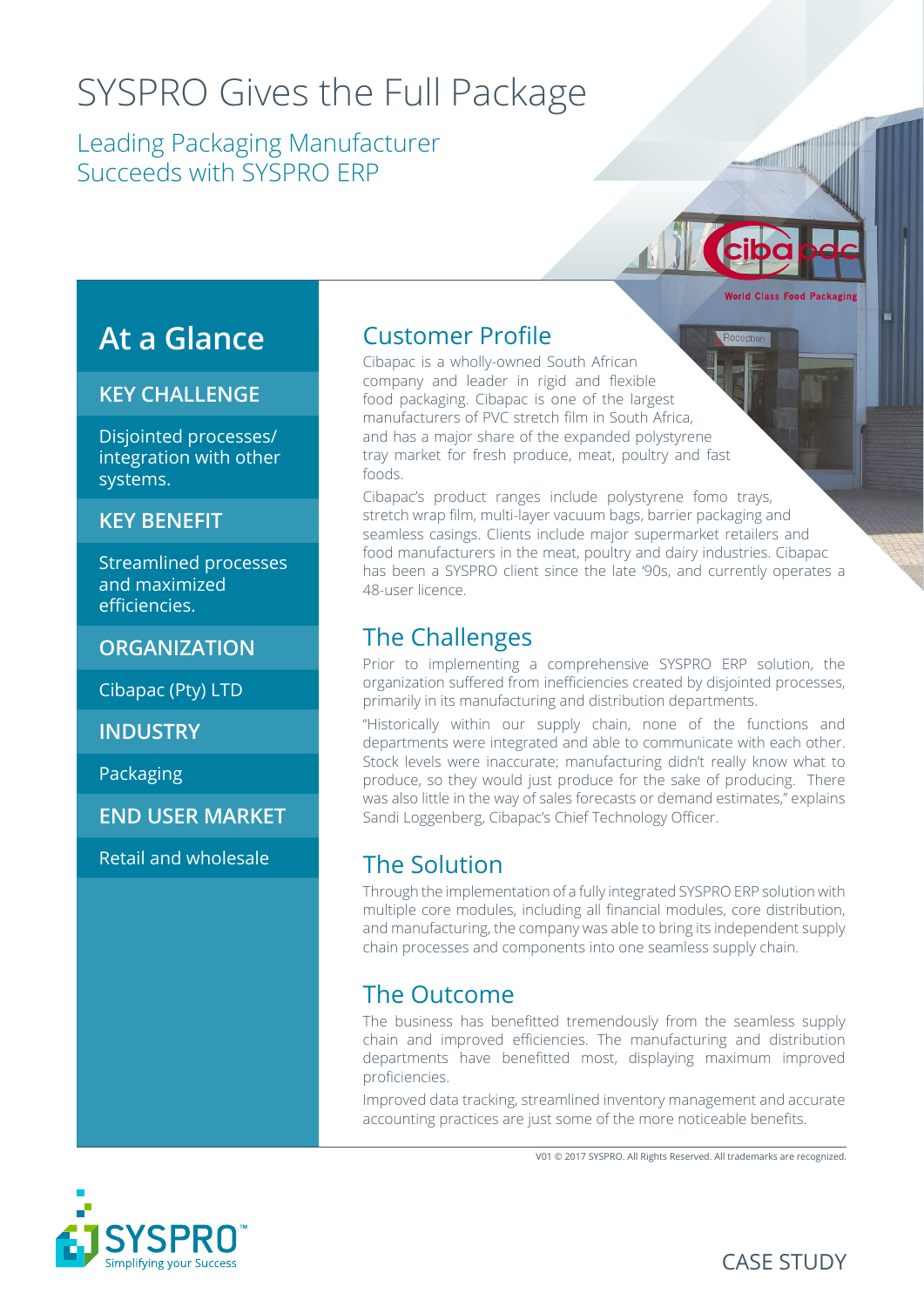*"With SYSPRO, our data tracking ability is phenomenal. Improved visibility of sales history is also a powerful tool. Regardless of whether you add new companies or consolidate sales differently from one year to the next, there is always a way to compare sales accurately. SYSPRO provides the quality reporting and analysis of our business needs. Just about any kind of reporting can be achieved thanks to its SQL database"*

**Sandi Loggenberg** – Cibapac's Chief Technology Officer

#### Bill of Materials

SYSPRO's Bill of Materials (BOM) module has ensured Cibapac's complete control over their product structures. The complete bill forms the foundation for material and capacity planning, shop floor control, and accurate costing. It's further ensured that their engineering, production, purchasing and order processing teams are all using the same information. Complex multilevel bill of materials are now able to be costed with perfect accuracy.

### Easy Integration

Historically, the company ran multiple manual and separate systems. SYSPRO became the base and has helped integrate all these individual streams of information into a powerful single source of truth.

Another key benefit is SYSPRO's ease of integration with third party systems, such as external production scanners which track the production process from receipt of raw materials through to dispatching finished goods.

"Business Objects have been phenomenal for our business. SYSPRO's Business Objects are used extensively throughout in areas such as inventory, data collection, tracking applications, asset management, 3rd party software integration, and sales representative web-based integration. Anything on your premises can now be integrated into SYSPRO, in pretty much any form or fashion," explains Loggenberg.

#### Automated Customer Ordering

SYSPRO EDI (electronic data interchange) allows a company to send information to another electronically, regardless of their independent systems. Thanks to this, Cibapac are able to receive customer orders digitally from their larger customers. Smaller Customers' orders are also captured digitally through Business Objects. This has resulted in a fully automated and digital order collection system, reducing the company's customer call centre to just a single seat.

## Support

"SYSPRO is user friendly and not unnecessarily complicated like some ERP solutions. It's also regularly updated, which keeps the product current and relevant," says Loggenberg. "We have never had a problem when it comes to getting the support we need from SYSPRO. If an issue ever arises, it is dealt with quickly and professionally. They are great at identifying bugs and remedying them, and are continuously uploading patches to their servers for customers to download and run, making SYSPRO even better and more robust. They are very customer focused."

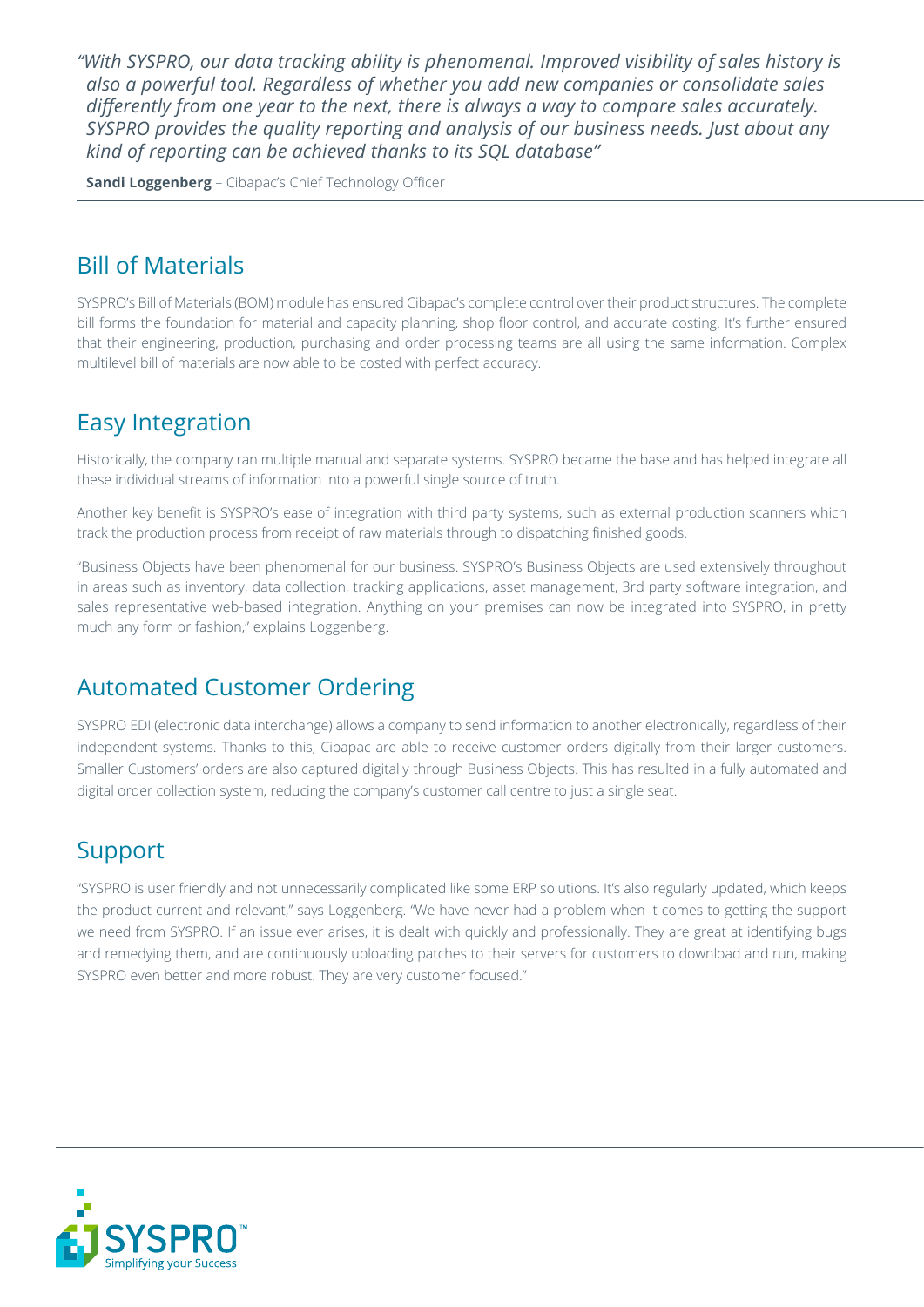

## Looking Forward

The company has earmarked the addition of SYSPRO's Workflow to assist in the following areas:

- For requisitions where different rules apply to different users, and there are multiple levels relating to budgets, amounts and authorisations.
- Change management for bill of materials, Workflow will simplify the process used to action these changes.
- New product development Workflow will simplify the organisation's extensive product development process.
- Supplier and customer notifications.

Espresso has also been earmarked as a solution for integrating multidevice communication, incorporating mobile devices, scanners etc. It will eliminate the need to write individual device-specific programmes to incorporate each unique device.

V01 © 2017 SYSPRO. All Rights Reserved. All trademarks are recognized.